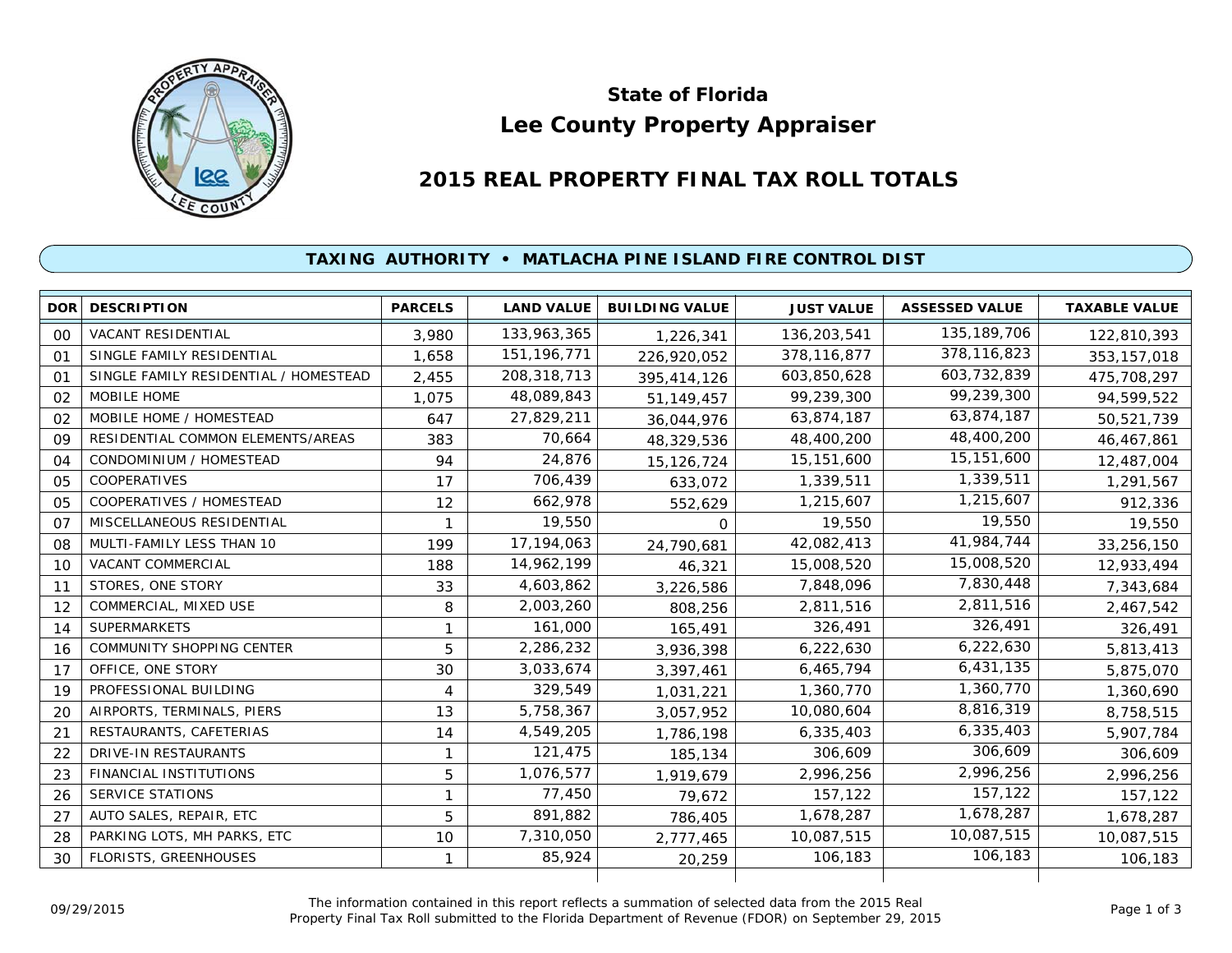### **TAXING AUTHORITY • MATLACHA PINE ISLAND FIRE CONTROL DIST**

| <b>DOR</b> | <b>DESCRIPTION</b>                    | <b>PARCELS</b> | <b>LAND VALUE</b> | <b>BUILDING VALUE</b> | <b>JUST VALUE</b> | <b>ASSESSED VALUE</b> | <b>TAXABLE VALUE</b> |
|------------|---------------------------------------|----------------|-------------------|-----------------------|-------------------|-----------------------|----------------------|
| 33         | NIGHT CLUBS, LOUNGES, BARS            | 2              | 237,314           | 261.099               | 498,413           | 498,413               | 498,413              |
| 38         | GOLF COURSE, DRIVING RANGE            | 3              | 2,240,742         | 571,104               | 2,839,458         | 2,811,846             | 2,811,846            |
| 39         | HOTELS, MOTELS                        | 8              | 2,087,700         | 1,785,629             | 3,873,329         | 3,873,329             | 3,115,357            |
| 40         | <b>VACANT INDUSTRIAL</b>              | 37             | 1,367,979         | 19,613                | 1,387,592         | 1,387,592             | 1,387,592            |
| 41         | LIGHT MANUFACTURING                   | $\mathbf{1}$   | 42,270            | 126,898               | 169,168           | 169,168               | 169,168              |
| 48         | WAREHOUSING, DISTRIBUTION TERMINALS   | 28             | 1,524,230         | 3,618,886             | 5, 143, 116       | 5, 143, 116           | 5,026,719            |
| 51         | <b>CROPLAND CLASS I</b>               | 35             | 732,693           | 623,717               | 7,836,458         | 1,356,410             | 1,228,074            |
| 53         | <b>CROPLAND CLASS III</b>             | $\mathbf{1}$   | 7,087             | 69,671                | 86,371            | 76,758                | 66,261               |
| 54         | TIMBERLAND INDEX 90+                  | 5              | 159,308           | $\Omega$              | 3,166,349         | 159,308               | 159,308              |
| 60         | <b>GRAZING LAND CLASS I</b>           | 8              | 295,037           | 194,294               | 3,627,635         | 489,331               | 452,685              |
| 61         | <b>GRAZING LAND CLASS II</b>          | $\overline{2}$ | 23,661            | 31,416                | 320,036           | 55,077                | 55,077               |
| 62         | <b>GRAZING LAND CLASS III</b>         | $\overline{2}$ | 164,190           | 288,962               | 2,405,532         | 453,152               | 425,682              |
| 66         | ORCHARD GROVES, CITRUS, ETC           | 88             | 1,380,683         | 2,329,590             | 9,157,879         | 3,710,273             | 2,951,273            |
| 67         | POULTRY, BEES, TROPICAL FISH, RABBITS | 13             | 438,415           | 280,782               | 1,550,537         | 719,197               | 587,074              |
| 68         | DAIRIES, FEED LOTS                    | $\overline{7}$ | 149,068           | 482,999               | 1,292,931         | 632,067               | 535,567              |
| 69         | ORNAMENTALS, MISCELLANEOUS AG         | 261            | 3,271,791         | 5,862,013             | 32,785,390        | 9,133,804             | 7,237,506            |
| 70         | VACANT INSTITUTIONAL                  | 57             | 2,507,195         | 38,473                | 2,545,668         | 2,545,668             | $\mathbf{0}$         |
| 71         | CHURCHES, TEMPLES                     | 12             | 2,535,915         | 8,277,895             | 10,813,810        | 10,813,810            | 59,527               |
| 75         | ORPHANAGES, NON-PROFIT SERVICE        | 2              | 140,150           | 269,741               | 409,891           | 409,891               | $\Omega$             |
| 77         | CLUBS, LODGES, UNION HALLS            | 4              | 492,691           | 833,833               | 1,326,524         | 1,326,524             | 77,356               |
| 80         | VACANT GOVERNMENTAL                   | 91             | 21,730,117        | 1,436,892             | 23, 167, 009      | 23, 167, 009          | $\mathsf{O}$         |
| 82         | FOREST, PARKS, RECREATIONAL           | 31             | 4,793,589         | 53,024                | 4,846,613         | 4,846,613             | $\mathbf 0$          |
| 83         | PUBLIC COUNTY SCHOOLS                 | $\overline{2}$ | 587,797           | 4,217,434             | 4,805,231         | 4,805,231             | $\mathbf{O}$         |
| 86         | <b>COUNTIES - OTHER</b>               | $\overline{7}$ | 4, 151, 244       | 1,601,465             | 5,752,709         | 5,752,709             | $\mathbf{O}$         |
| 88         | FEDERAL - OTHER                       | $\overline{2}$ | 261,958           | 425,674               | 687,632           | 687,632               | $\mathbf 0$          |
| 89         | MUNICIPAL - OTHER                     | 5              | 420,989           | 1,372,375             | 1,793,364         | 1,793,364             | $\mathbf 0$          |
| 90         | LEASEHOLD INTERESTS                   | $\overline{2}$ | 760,474           | 281,291               | 1,041,765         | 1,041,765             | 1,041,765            |
| 91         | UTILITY                               | 16             | 1,356,559         | 1,499,636             | 2,992,697         | 2,856,195             | 731,091              |
| 93         | <b>SUBSURFACE RIGHTS</b>              | $\mathbf{1}$   | 100               | $\mathbf 0$           | 100               | 100                   | 100                  |
| 94         | RIGHT-OF-WAY                          | 27             | 365,771           | $\mathbf 0$           | 365,771           | 365,771               | 325,002              |
| 95         | RIVERS, LAKES, SUBMERGED LAND         | $\overline{7}$ | 109,779           | 53,801                | 163,580           | 163,580               | 163,580              |
| 96         | SEWAGE DISPOSAL, WASTE LANDS          | 87             | 1,419,901         | 900                   | 1,420,801         | 1,420,801             | 1,393,506            |
| 97         | OUTDOOR RECREATIONAL                  | $\mathbf{1}$   | 714               | $\Omega$              | 714               | 714                   | 714                  |
| 99         | ACREAGE NOT AG CLASSIFIED             | 36             | 6,899,275         | 844,922               | 7,810,168         | 7,744,197             | 5,867,295            |
|            | <b>HEADER &amp; NOTE RECORDS</b>      | 211            | 0                 | $\mathsf{O}$          | 0                 | $\Omega$              | $\overline{O}$       |
|            |                                       |                |                   |                       |                   |                       |                      |

The information contained in this report reflects a summation of selected data from the 2015 Real Property Final Tax Roll submitted to the Florida Department of Revenue (FDOR) on September 29, 2015 09/29/2015 Page 2 of 3